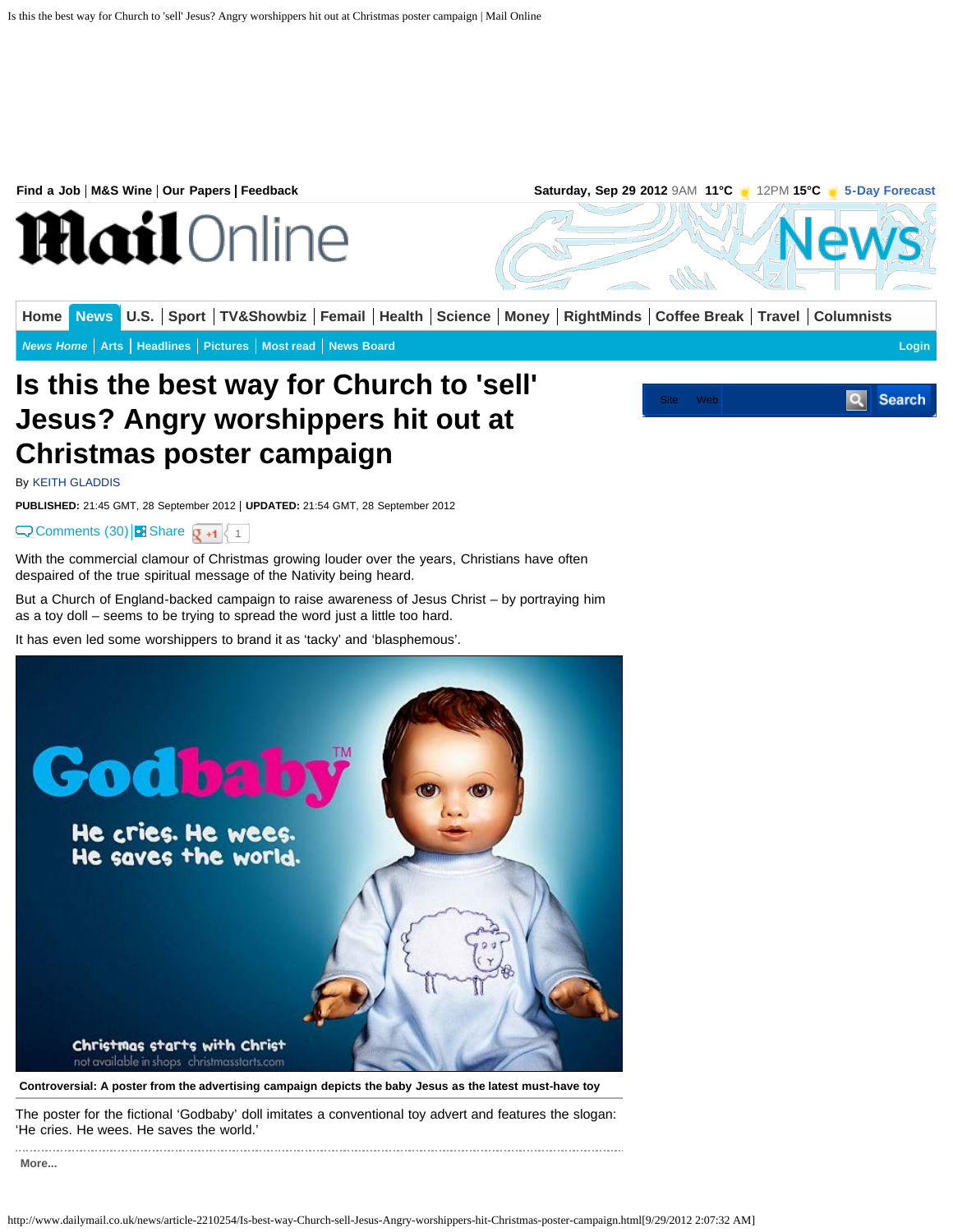Is this the best way for Church to 'sell' Jesus? Angry worshippers hit out at Christmas poster campaign | Mail Online

- **[Pregnant woman battled through floods to get to hospital... and calls her baby Noah](http://www.dailymail.co.uk/news/article-2210107/Pregnant-woman-battled-floods-to-hospital--calls-baby-Noah.html)**
- **[Her Royal High-ness: 'Soulful' 11ft Portrait of Queen Elizabeth to mark her Diamond Jubilee is unveiled](http://www.dailymail.co.uk/news/article-2210077/Tender-soulful-Portrait-Queen-Elizabeth-mark-Diamond-Jubilee-unveiled.html)**
- **[Facebook rows trigger rise in violent crimes as users post insults 'they would never say in person,'](http://www.dailymail.co.uk/news/article-2209881/Facebook-fuelling-violence-claims-judge.html) [says judge](http://www.dailymail.co.uk/news/article-2209881/Facebook-fuelling-violence-claims-judge.html)**

The image is to be emblazoned on bus stops, advertising hoardings and in newspapers in the weeks leading up to Christmas.

Another poster of the Godbaby carries the slogan: 'The Gift that Loves You Back.' They come with the words 'not available in shops' printed at the bottom.

Alongside the £100,000 poster campaign, radio adverts will tell the Nativity story in the style of a celebrity chef. The idea is, apparently, to make the birth of Christ seem more 'modern'.

Church leaders admit the controversial campaign by Christian media group ChurchAds.net, previously known as the Churches Advertising Network, will not be to everyone's taste, but hope it will make the Christmas story appeal to the younger generation.

The Right Reverend Nick Baines, the Bishop of Bradford and one of the favourites to become the next Archbishop of Canterbury, has given his enthusiastic support.

He said: 'It's another strong and arresting image. It will surprise some and disturb others. Which is exactly what the real Jesus did. And it forces us beyond the tinsel to the human reality of "God among us".'

ChurchAds.net says the aim of the campaign is to get a 'Christ-focused' message at the heart of 'seasonal consumerism'. Campaigns from previous years have set the Nativity in a bus shelter and featured a Jesus baby scan.

Arun Arora, the Church of England's communications director, said: 'We need to be re-telling the story of Christ's birth in ways which engage creatively and positively with the public's interest.



**Backing: The Right Reverend Nick Baines, the Bishop of Bradford, has given his support to the campaign referring to it as an 'arresting' image**

Godbaby is edgy and pushes the boundaries of our comfort zones and into the places where people gather.'

But some visitors to the website of Christian charity the Evangelical Alliance were unimpressed.